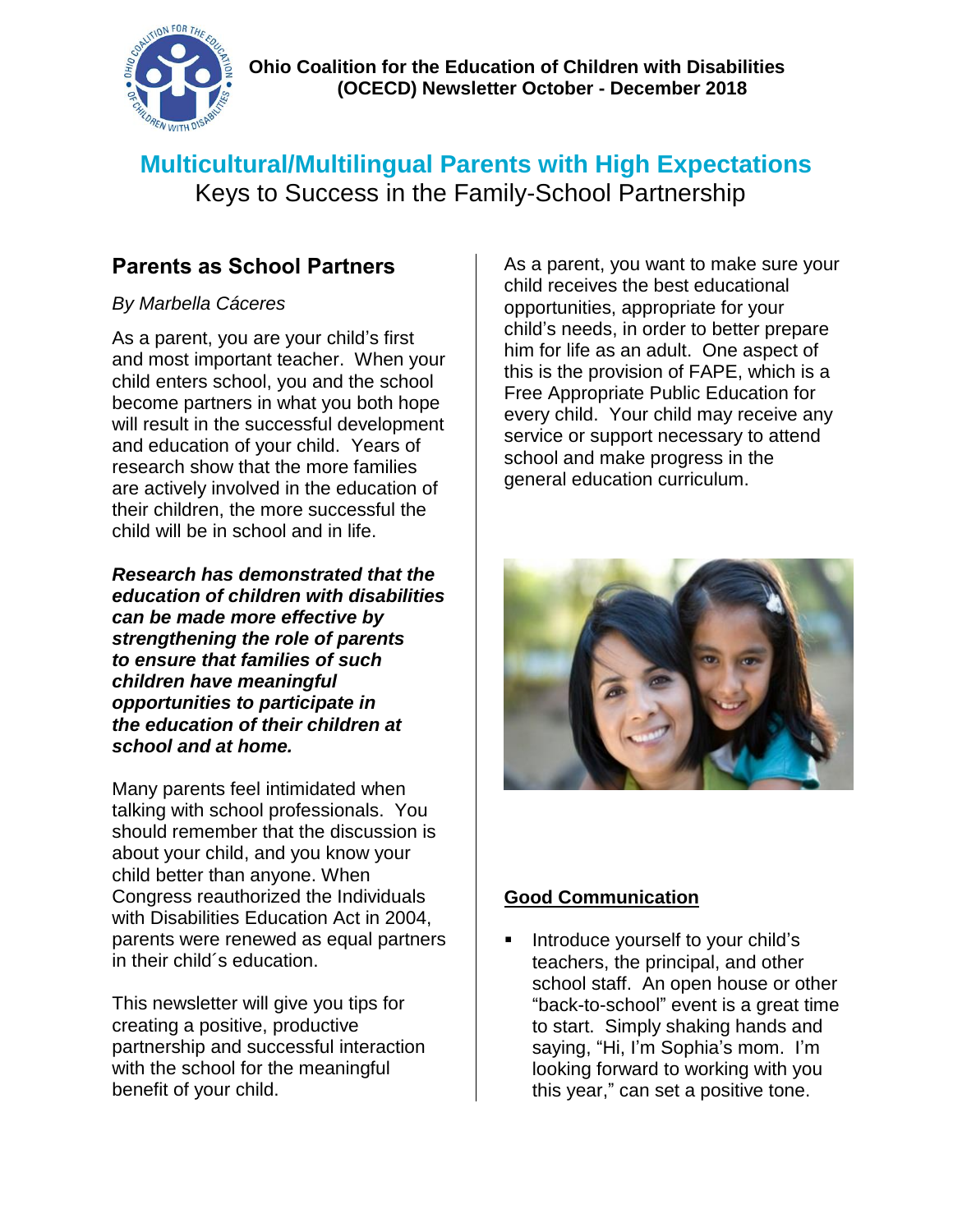**Ohio Coalition for the Education of Children with Disabilities (OCECD) Newsletter October - December 2018** 



- It's important to know the appropriate time to talk with school staff. Whenever students are present, school staff do not usually have time to talk to parents for more than a few minutes. If a personal meeting is desired, you should schedule it with the teacher.
- If you are communicating by phone, please keep in mind that teachers usually check voice mail or email only when they are not with their students. If you have an urgent need, ask the school secretary to write down your message and have it delivered directly to the teacher.
- Find out the best method for communicating with school staff. Some staff prefer phone calls while others will respond best to email or written notes. Important information should be communicated in writing if possible.
- If you use email to communicate, try to keep it brief and factual. If you want to tell someone your feelings, talk to the person directly or on the phone.
- Provide the school with the best times and methods to communicate with you. Update contact information, such as your home or cell phone number, whenever there is a change. Respond as quickly as possible when someone contacts you.
- Check your child's backpack daily for notes, newsletters, or other communications from the school.
- Find out how to use the school website and online resources and check them regularly for information.
- If English is a second language for you, ask for information to be provided in your primary language. If you are meeting with the teachers, request ahead of time a language interpreter.

#### **Respectful Interactions**

- Treat others with the same respect you would like to have and expect the same from them.
- When discussing school around your child, have a positive attitude. If you have a negative attitude about the school, your child will pick up on it, which will directly affect his or her educational progress.
- Try to respect the variety of needs and concerns of other students and staff members, while speaking up for your own child's individual needs.
- **Keep your commitments. Put school** conference and meeting dates on your calendar and check it frequently. If you can't make a meeting, call ahead of time to reschedule.

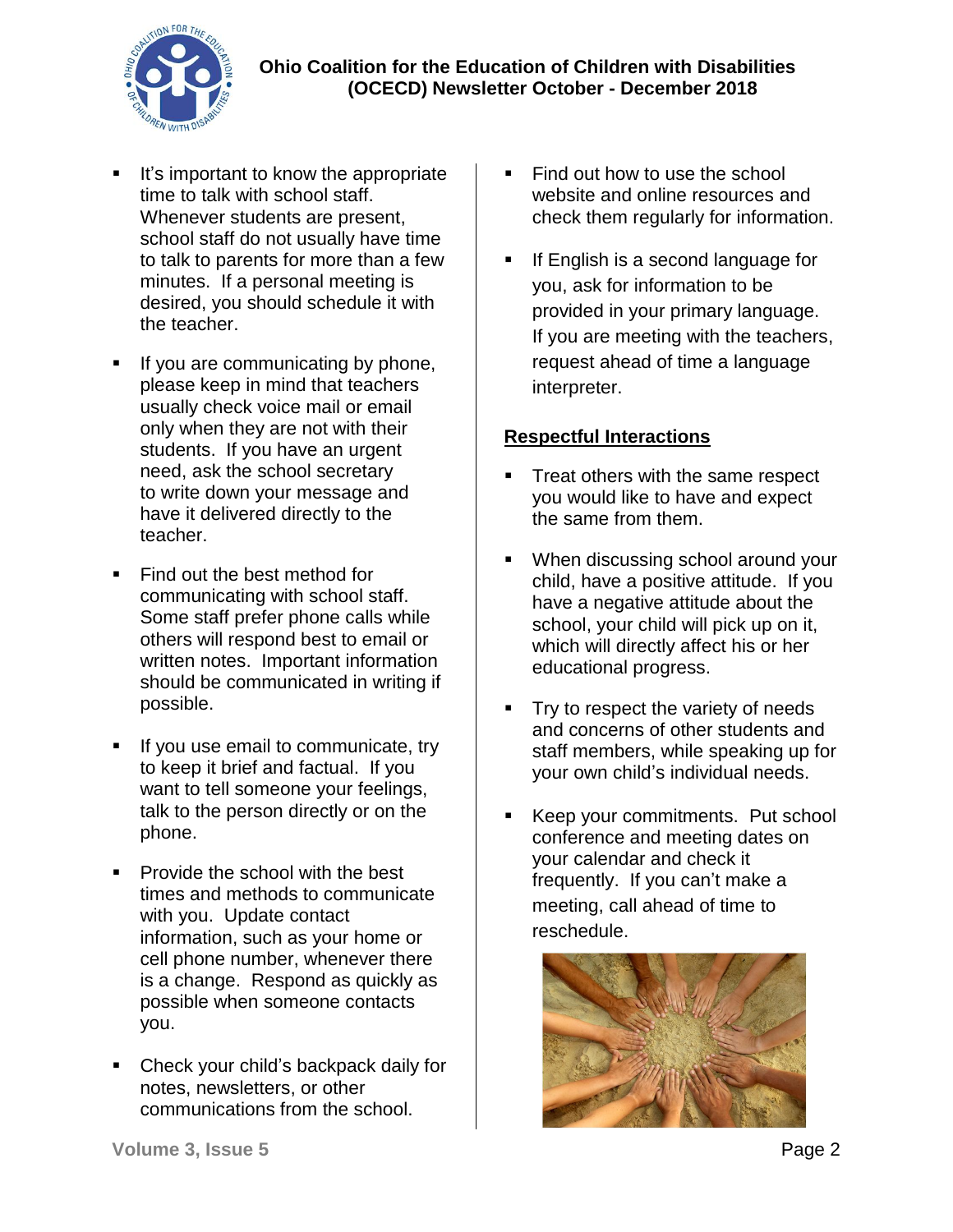

#### **Positive Problem-Solving**

- When mistakes are made, try to resolve them quickly and completely. Then move forward. The goal is the successful education of your child.
- Try to approach each new school year as an opportunity for a fresh start regardless of past issues or conflicts.
- You are the expert on your child, and each school staff partner has his or her own particular area of educational expertise and experience. Each can learn from the other how to meet the developmental and educational needs of your child.
- It's important for parents to understand their rights and responsibilities and how the system works. Ask for and read the school district's parent handbook. When you do not understand something, ask for clarification.
- **Try to address your questions or** concerns to the most appropriate person. It may be the teacher, principal, or superintendent of schools.



- If you have ongoing conflict with a particular staff person, and you are unable to successfully resolve the issue with them directly, ask to speak with their immediate supervisor.
- Try to disagree without being disagreeable. Separate the person from the problem. Keep adult issues between adults. In most cases, you and your child will have an ongoing relationship with the school long after the conflict is past.
- When you feel upset or confused, try to ask questions rather than becoming angry. Ask school staff to explain using words you understand. Learn to communicate assertively, rather than passively or aggressively.
- **Focus on possible solutions, rather** than the problem itself. Make sure the "problem" is clearly defined.
- When there is a disagreement on how to approach an area of concern, be willing to try something new on a trial basis. Make sure there's a plan in place to collect information during the trial period to determine whether or not the new plan should be continued.
- Contact OCECD if you, as the parent, need training or support at (844) 382-5452.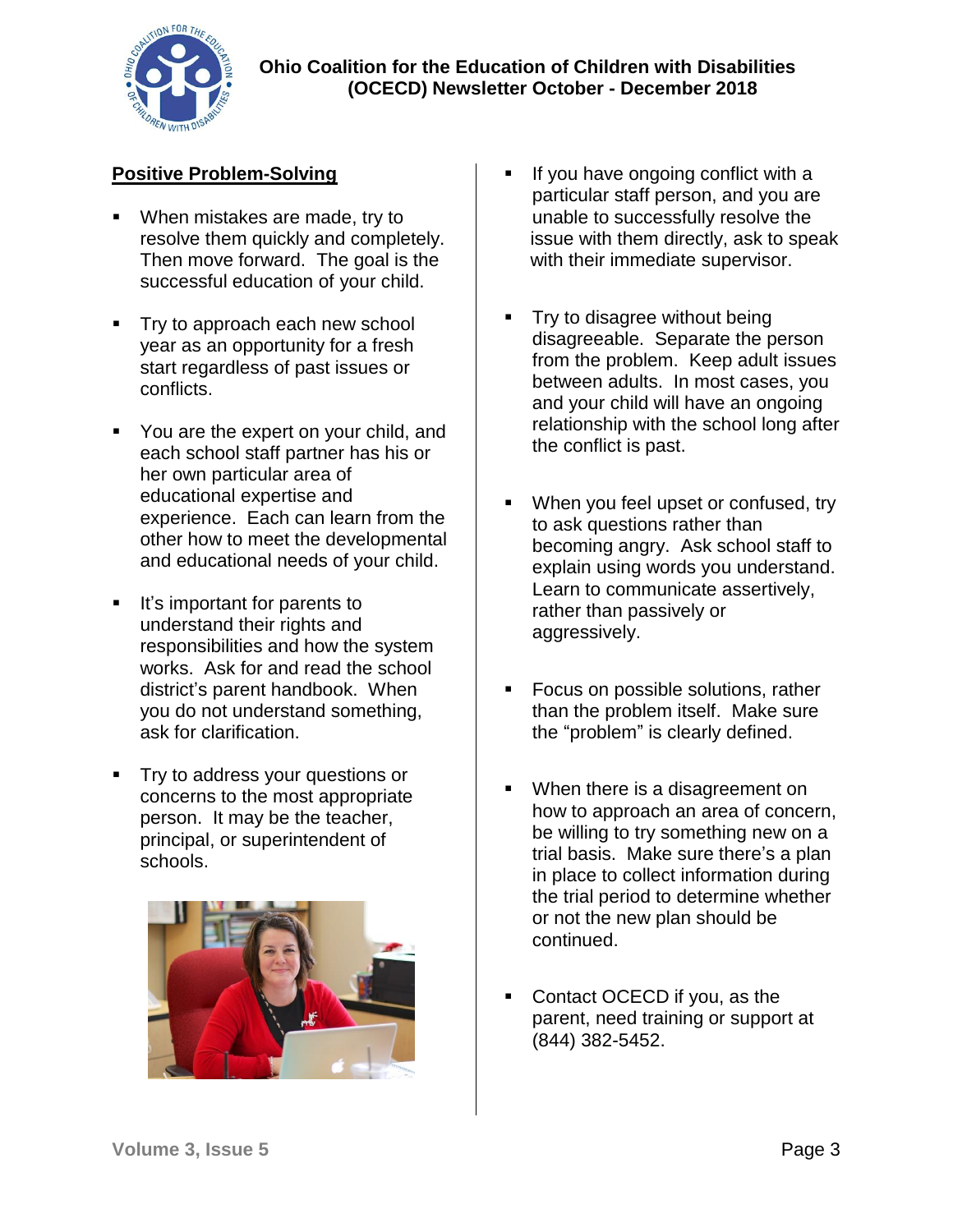

#### **Ohio Coalition for the Education of Children with Disabilities (OCECD) Newsletter October - December 2018**

**While working together in partnership may be challenging, it can also be rewarding. The parent-school partnership can accomplish the goal of helping your child to succeed in learning and in life.**

#### **Need Help or Have Questions?**



If you need help or have questions about partnering with your child's school, please call OCECD at (844) 382-5452 ext. 22 and ask to speak to OCECD's Multicultural/Information Specialist staff**.**

#### **¿Necesita Ayuda o Tiene Preguntas?**

Si usted necesita ayuda o tiene preguntas acerca de cómo trabajar juntamente con la escuela de su hijo(a), por favor llámenos al (844) 382-5452 ext. 22 y pida hablar con un personal Multicultural.

## **Advocating for Your Child: Tips for Families of English Language Learners with Disabilities**

*by Lusa Lo* 

In the U.S., schools and families are considered as equal partners in the education of children with disabilities.

Families are expected to collaborate with schools and be actively involved in their child's life and academic career. This expectation can be foreign to many families who are new to the country, because schools may be considered as authority figures who know best.

In addition, the lengthy and complicated special education process in the U.S. can be overwhelming to many families of students with disabilities.

This article offers families of students who are English language learners with disabilities some suggestions to help them become involved in the education process as their children's' advocates and decision-makers.



Some information was retrieved from the website of © 2017 PACER Center, Inc. | **Parents with High Expectations** | ACTion Sheet: GE-1 | **PACER.org**

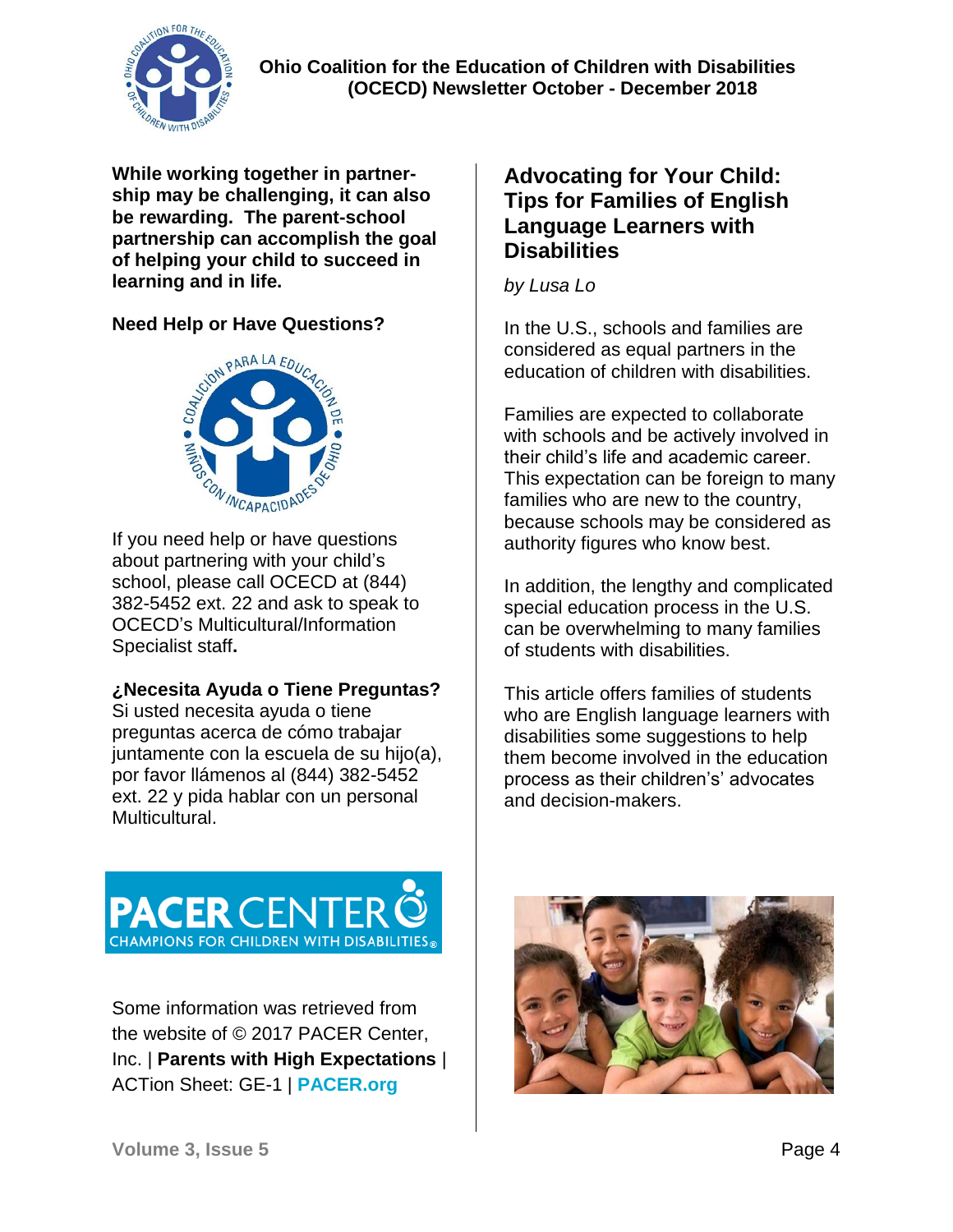

#### *Be Proactive*

When a student has a diagnosed disability, the school is required to form an Individualized Education Program (IEP) team. This team includes parents, their child (if applicable), and professionals, such as special educators, a speech and language pathologist, an occupational therapist, a physical therapist, and a psychologist.

The child's first IEP meeting can be very overwhelming to many parents, since all the professionals will share their child's evaluation results and discuss the types of services their child should receive during the year.

If the school does not meet with parents and explain the IEP process to them prior to the meeting, parents are encouraged to request this meeting, with interpretation support.

Parents are part of their child's IEP team. They have the right to understand the process and be prepared. At this pre-IEP meeting, parents should be able to find out information, such as the purpose of the IEP meeting, their role in the IEP team, what will be discussed at the IEP meeting, and who they can bring to the meeting.



#### *Know Your Parental Rights*

At the beginning of the IEP process, a copy of the procedural safeguards notice is provided to the parents. Parents who are not fluent in English have the right to obtain a copy of this document in their native language. This document describes parents' rights during the special education process and important timelines of the process.

For instance, parents have the right to request an independent educational evaluation of their child if they disagree with the evaluation of their child done by the school.

If parents are unclear about any of the information in the document, they should contact the special education coordinator at the school and ask for clarification.

#### *Keep Good Records*

Each year, parents of students who are English language learners with disabilities receive a huge amount of written documents from schools, government agencies, and physicians. These documents can include IEPs, evaluation reports from schools and specialists, progress reports, communication logs, and medical records in English and translated versions.

These are important documents that parents must maintain, since many of them can be difficult to recover or recreate. Organizing these records by types and dates will enable parents to search for information easily.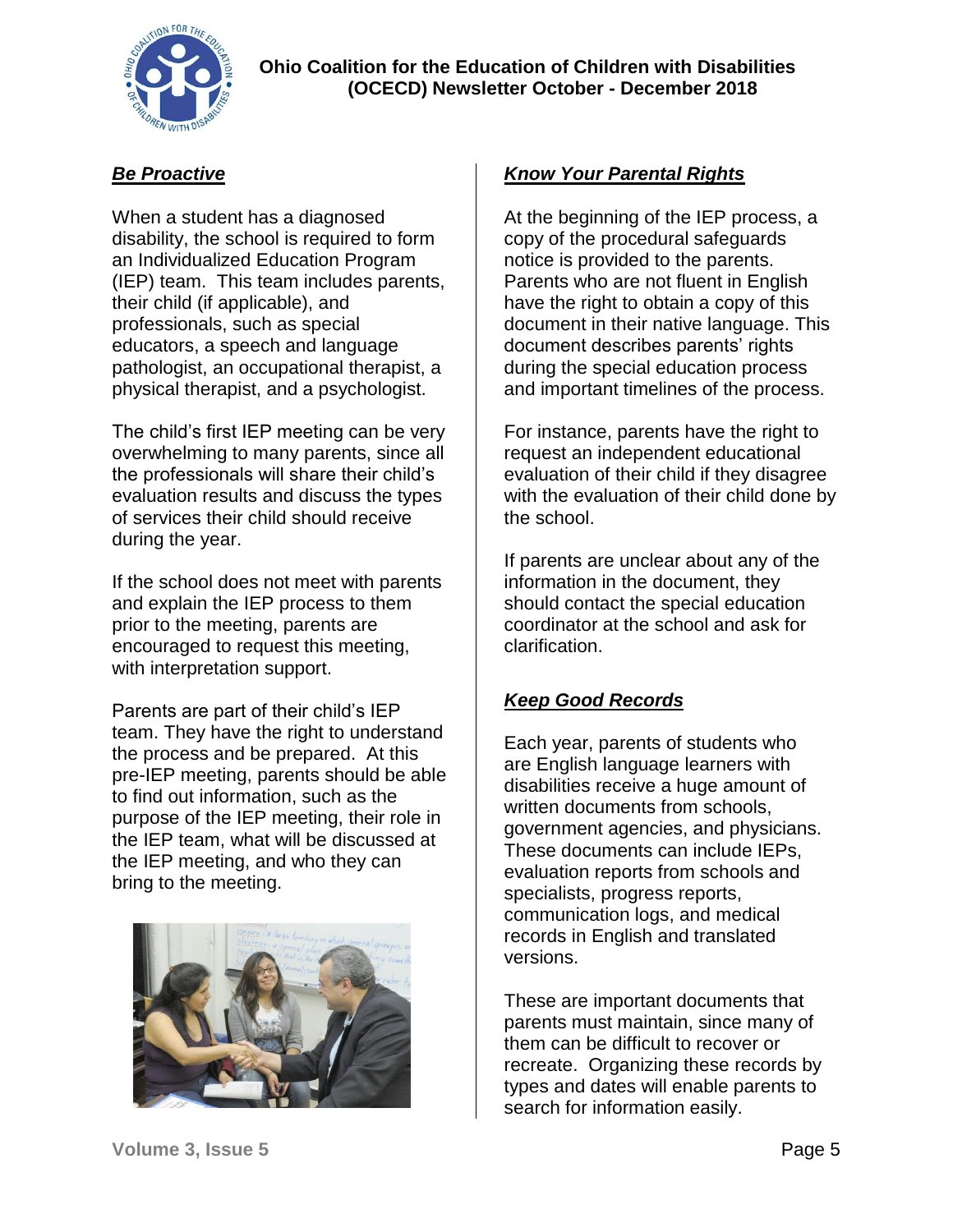

## *Go Beyond IEP Meetings*

A student's IEP team is required to meet annually to discuss the progress the student has made throughout the year, and if changes should be made in the provided special education services.

In addition to the annual IEP meetings, parents can request to meet with the team any time during the year and learn about the progress of their child. During these meetings, parents should also ask about the instructional strategies that are used in their child's school, since many of these strategies are very different from what they have learned in their native country.

Using the same instructional strategies at home can make sure that their children are not confused. Often, these strategies can be used in their native language.

#### *Seek Support from the Community*

Parents should not solely rely on schools for resources and supports. Due to budget constraints, many schools do not have the resources and staff members to provide parents with the types of support they need. Parents should consider seeking support from community organizations.

There is at least one Parent Training and Information Center in each state. Some states also have Community Parent Resource Centers that focus on reaching underserved families of children with disabilities, such as

families that are low income or whose first language is not English (see [http://www.parentcenternetwork.org](http://www.parentcenternetwork.org/) for more information).

All these centers receive federal funding and are required to support families of children with disabilities, such as offering parent education workshops and providing advocacy in IEP meetings.

For parents of students who are English language learners with disabilities, many of the centers have information about local parent support groups where parents can connect with other parents who speak the same language and have children with similar disabilities. Most of the center services are free or low cost.

*Lusa Lo is Associate Professor and Graduate Program Director of Special Education, University of Massachusetts, Boston. She may be reached at [lusa.lo@umb.edu.](mailto:lusa.lo@umb.edu)*

*Retrieved from the web site of the Institute on Community Integration, University of Minnesota*  <http://ici.umn.edu/products/impact/261>

*Citation: Liu, K., Watkins, E., Pompa, D., McLeod, P., Elliott, J. & Gaylord, V. (Eds). (Winter/Spring 2013). Impact: Feature Issue on Educating K-12 English Language Learners with Disabilities, 26(1). [Minneapolis: University of Minnesota, Institute on Community Integration and Research and Training Center on Community Living].*